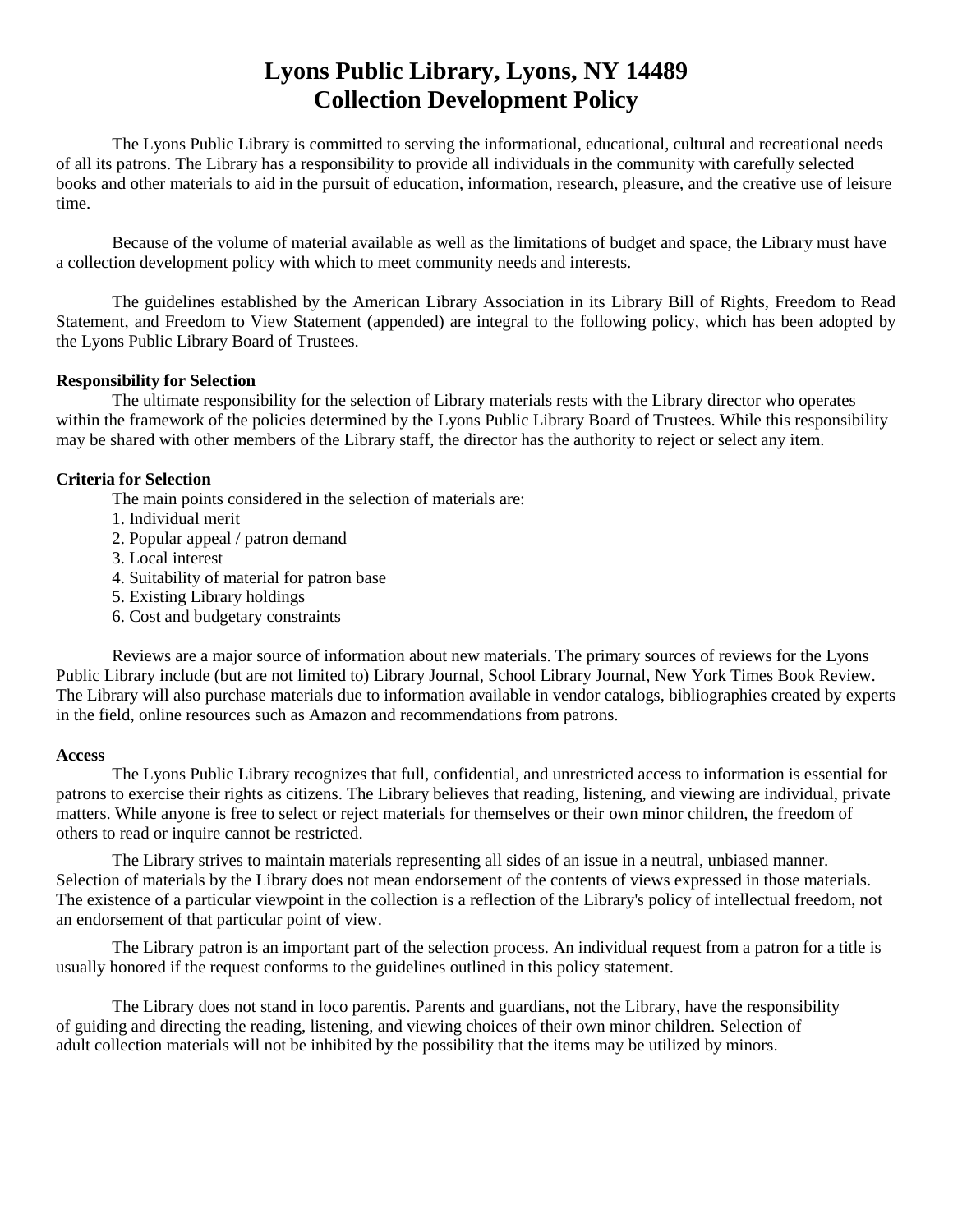#### **Gifts and donations**

The Library accepts gifts of books and other materials with the understanding that they will be added to the collection if they meet the criteria for selection listed above. If gifts do not meet these criteria, they may be sold or otherwise disposed of. Textbooks, outdated encyclopedias, magazines, and items which are damaged, smelly, or moldy will not be accepted.

The Library will not assign a financial value to donated materials. However, if requested the Library will make available to donors a receipt for 'x' number of items which can be used for tax purposes.

### **Interlibrary loan**

Because of limited budget and space, the Library is not able to purchase all materials that are requested. Therefore, interlibrary loan is used to obtain from other libraries those materials that are beyond the scope of this Library's collection. In return for this service, the Lyons Public Library agrees to lend its materials to other libraries through the same interlibrary loan network.

## **Withdrawal of materials**

The withdrawal of materials, also called weeding, is an ongoing process by which materials that are worn, damaged, outdated, duplicated, inaccurate, or no longer used may be removed from the collection. The professional staff of the Library will be solely responsible for the weeding of materials.

## **Challenged Materials**

The Lyons Public Library supports the guidelines established by the American Library Association in its Library Bill of Rights, Freedom to Read Statement, and Freedom to View Statement (appended) and considers all materials selected under this policy to be constitutionally protected under the First Amendment of the United States Constitution. Nevertheless, the Lyons Public Library recognizes the right of individuals to question materials in the Library collection.

*A formal process has been developed to assure that complaints and requests for reconsideration are handled in an attentive and consistent manner. The Lyons Public Library will carefully reevaluate an item when a Request for Reconsideration form is submitted. The form will be given to the library director for a written response. The Director shall a.) read and examine the challenged material b.) consider the specific objections to the material voiced by the complainant c.) weigh the values and faults of the material as a whole d.) where appropriate, solicit advice or opinion from other library Directors, the Pioneer Library System, the American Library Association Office for Intellectual Freedom and the New York State Intellectual Freedom Committee e.) issue a written report within 60 days to the Board containing his or her recommendations concerning any complaint. The Board shall review the report of the Director and notify the complainant. Appeals from the Library Director's decision may be directed only to the Board for their final decision.* 

# **LIBRARY BILL OF RIGHTS**

The American Library Association affirms that all libraries are forums for information and ideas, and that the following basic policies should guide their services.

1. Books and other Library resources should be provided for the interest, information, and enlightenment of all people of the community the Library serves. Materials should not be excluded because of the origin, background, or views of those contributing to their creation.

2. Libraries should provide materials and information presenting all points of view on current and historical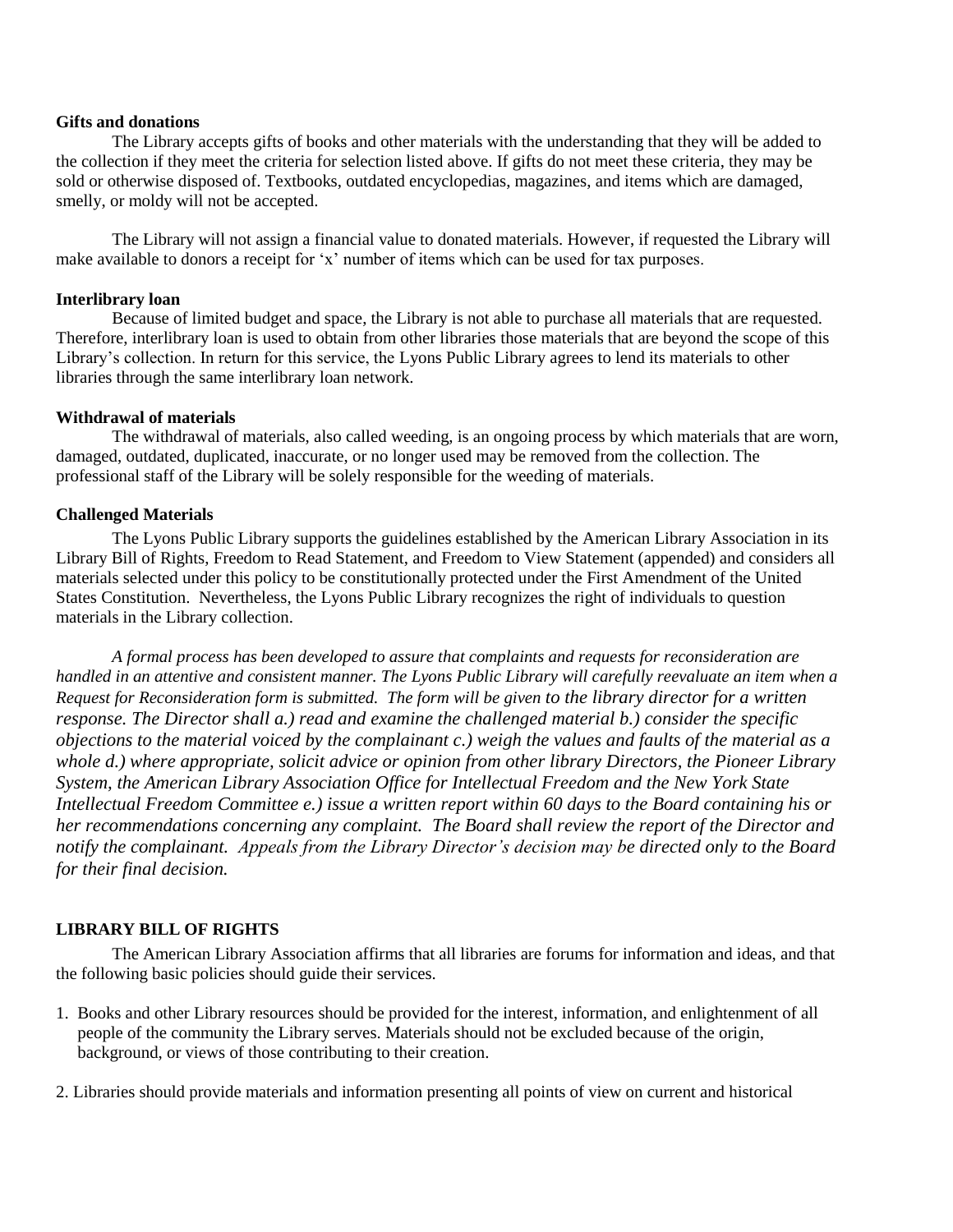issues. Materials should not be proscribed or removed because of partisan or doctrinal disapproval.

- 3. Libraries should challenge censorship in the fulfillment of their responsibility to provide information and enlightenment.
- 4. Libraries should cooperate with all persons and groups concerned with resisting abridgment of free expression and free access to ideas.
- 5. A person's right to use a Library should not be denied or abridged because of origin, age, background or views.
- 6. Libraries which make exhibit spaces and meeting rooms available to the public they serve should make such facilities available on an equitable basis, regardless of the beliefs or affiliations of individuals or groups requesting their use.

Adopted June 18, 1948 Amended February 2, 1961, June 27, 1967, and January 23, 1980 inclusion of "age" reaffirmed January 23, 1996 by the ALA Council.

# **THE FREEDOM TO READ**

- 1. It is in the public interest for publishers and librarians to make available the widest diversity of views and expressions, including those which are unorthodox or unpopular with the majority.
- 2. Publishers, librarians and booksellers do not need to endorse every idea or presentation contained in the books they make available. It would conflict with the public interest for them to establish their own political, moral or aesthetic views as a standard for determining what books should be published or circulated.
- 3. It is contrary to the public interest for publishers or librarians to determine the acceptability of a book on the basis of the personal history or political affiliations of the author.
- 4. There is no place in our society for efforts to coerce the taste of others, to confine adults to the reading matter deemed suitable for adolescents, or to inhibit the efforts of writers to achieve artistic expression.
- 5. It is not in the public interest to force a reader to accept with any book the prejudgment of a label characterizing the book or author as subversive or dangerous.
- 6. It is the responsibility of publishers and librarians, as guardians of the people's freedom to read, to contest encroachments upon that freedom by individuals or groups seeking to impose their own standards or tastes upon the community at large.
- 7. It is the responsibility of publishers and librarians to give full meaning to the freedom to read by providing books that enrich the quality and diversity of thought and expression. By the exercise of this affirmative responsibility, they can demonstrate that the answer to a bad book is a good one, the answer to a bad idea is a good one.

Adopted June 25, 1953; revised January 28, 1972, January 16, 1991 by the American Library Association Council and the Association of American Publishers Freedom to Read Committee.

# **FREEDOM TO VIEW**

The FREEDOM TO VIEW, along with the freedom to speak, to hear, and to read, is protected by the First Amendment to the Constitution of the United States. In a free society, there is no place for censorship of any medium of expression. Therefore these principles are affirmed:

- 1. To provide the broadest possible access to film, video, and other audiovisual materials because they are a means for the communication of ideas. Liberty of circulation is essential to insure the constitutional guarantee of freedom of expression.
- 2. To protect the confidentiality of all individuals and institutions using film, video, and other audiovisual materials.
- 3. To provide film, video, and other audiovisual materials which represent a diversity of views and expression.